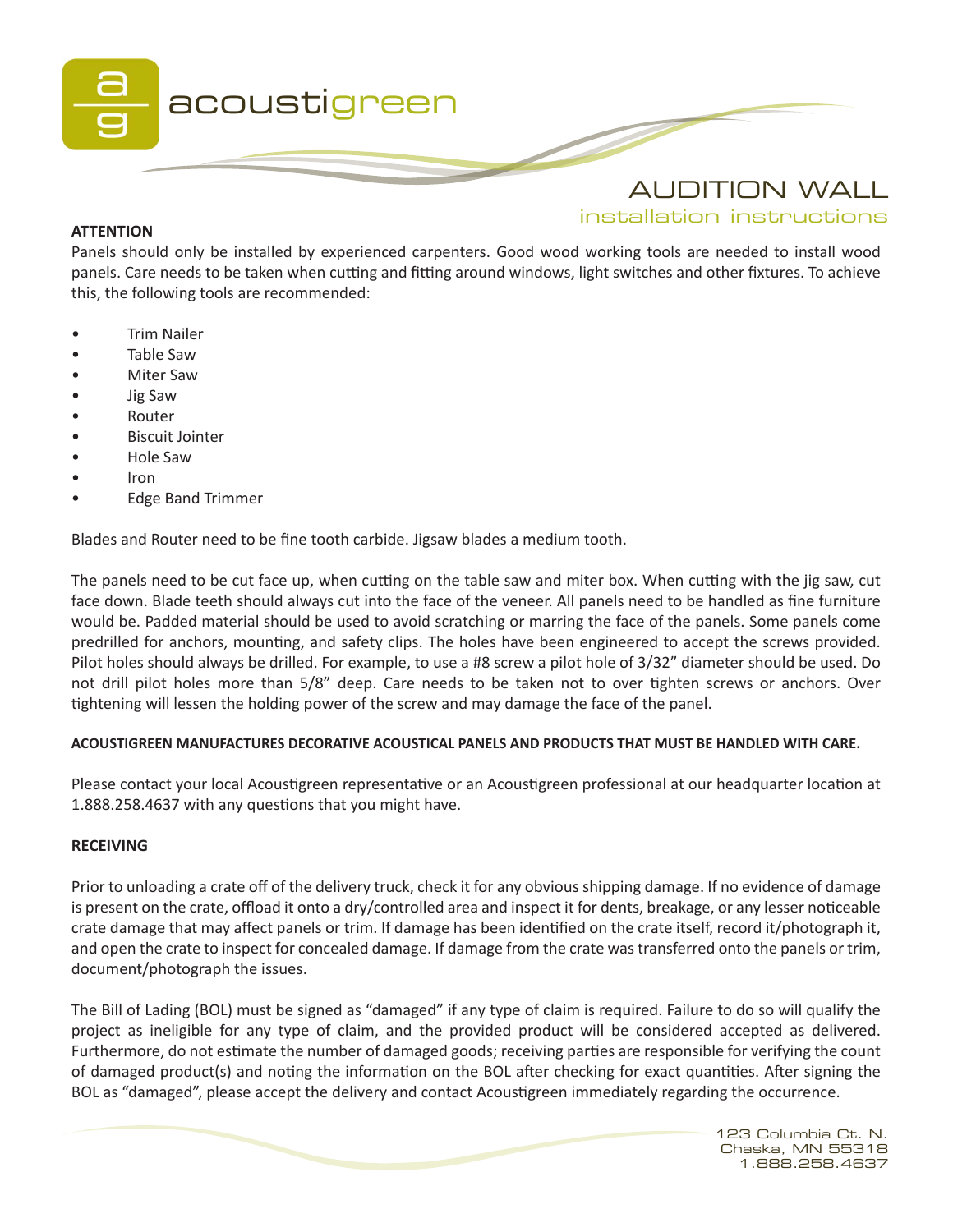

installation instructions

Be prepared to provide a detailed description of the issue, accurate count of what was affected, information regarding identifiers (panel tags or numbers, etc.) and photographic documentation. Do not install damaged product. Instead, get in touch with us as soon as possible so that we may address the issue and provide a working plan for potential solutions and replacements.

If any panel or trim pieces appear to have manufacturing defects, do not install. Acoustigreen's only obligation is replacing materials proved to be defective and that are returned for credit within the terms and conditions of the sale. Damaged material must remain crated and in customer's possession until a decision on the claim is reached. At that time, the carrier responsible for the delivery will pick up the damaged product at the delivery site. Do not dispose of damaged product unless otherwise expressly instructed to do so by an Acoustigreen representative. In the event this occurs, documented acknowledgment will be required from all parties involved.

If no damage is observed, make sure that all of the material ordered for the job has been received and is in the proper style(s) and correct quantities.

# **ACCLIMATION AND STORAGE**

All wood products purchased from Acoustigreen must be acclimated to site conditions before installation. Failure to acclimate product will void the warranty. This is particularly important in Northern United States climates where low atmospheric humidity typically cause more wood movement than the higher humidity of Southern climates.

Once the installation site has been acclimatized to the temperature and humidity levels that will be the norm when occupied, all wood products should be moved into the site installation area for a minimum of 72 hours prior to any installation activity. Panels should be stored in a dry, fully-conditioned interior space on a flat surface in opened cartons. Relative humidity should be maintained between 25% and 55%. Temperatures should be maintained between 55 and 80 degrees Fahrenheit. To acclimate wood products, remove all packaging materials from the outside of the crate, leaving only the wood products. Exposure to conditions outside of this range will void the warranty. Panels should be handled with care and set on protective cushions while cutting.

Grille products can be left on the crates just as they were packaged. Linear wood planks and flat panels should be carefully stacked with three or four slats stacked face to face and back to back, perpendicular to the stack allowing for air circulation. Separate stacks of flat panels and wood planks on the skids from each other carefully to prevent from scratching the product.

### **MINERAL STREAKING OR BLUE STAIN IN OAK**

Occasionally this may occur in oak panels by natural tannic acid in the wood. This does not show up in the manufacturing process, only after the veneer has come in contact with moisture. Should this occur, the stains can be removed, contact the varnish manufacturer for recommendations. Stained panels can also be used by cutting out streaked areas and installing as cut or end panels.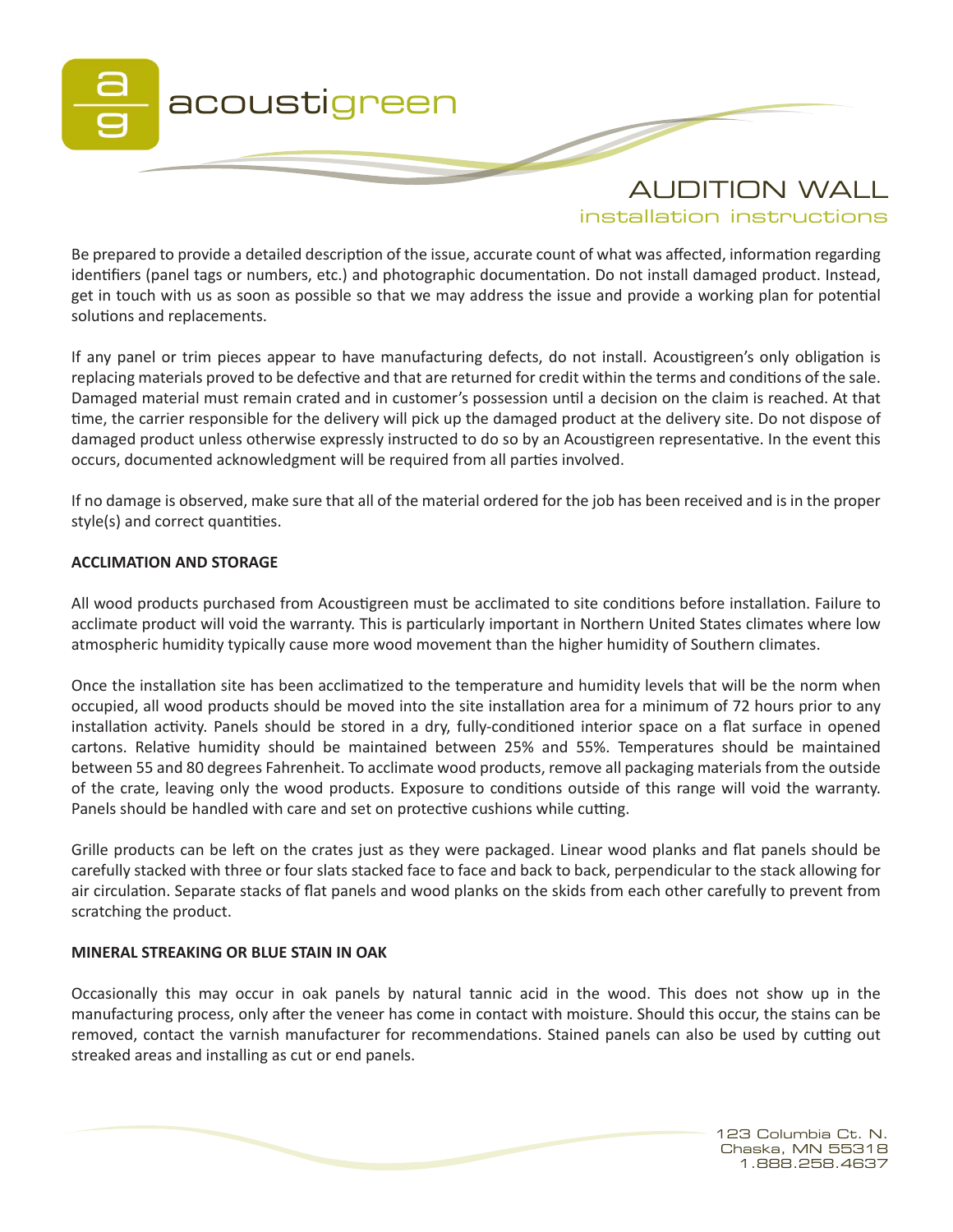

### **CLASS A VARNISH FIRE RETARDANT PANELS**

Panels that are chemically treated for flame resistance, Class 1, 0-25 flame spread, may be slightly discolored or have a whitish cast. This may occur if the panels are subject to high humidity conditions. The manufacturer assumes no liability if this condition occurs.

#### **MOUNTING AND NRC**

Most conventional woodworking techniques are acceptable for working with Acoustigreen panels. Special mounting techniques are required to install perforated acoustical panels including perforated Fusion, Microperf and Audition planks. In all of these cases the space behind the panel, including the insulation or acoustically absorptive materials, work in conjunction with the panel to provide the noise reduction performance anticipated. The architect's details and/or shop drawings must be followed to achieve the look and NRC specified.

### **AUDITION WALL**

Care should be taken so as not to break the tongue and groove edges. Clips are shipped loose for field attachment. Refer to the tools recommended for installation of wood panels. All field cuts should be sealed with the finish materials provided. Audition planks are designed to be installed on furring strips, wood or metal, of sufficient thickness to support the panels. Furring strips may be installed horizontally or vertically at 90 degrees to the grooves on the face of the panels, depending on the orientation of the finished panels. Acoustigreen recommends furring strips 16" or 24" on center. Audition planks are installed much like conventional tongue and groove panels. Starter planks must be prepared by ripping the tongue side of the plank to the proper width. Secure the plank with trim screws through the saw cut on the face of the panel into the furring strip. Confirm that the starter is plumb and true before proceeding. Secure the groove side of the panel to the furring strips using the Z clips furnished. Seat the tongue of the next plank in the groove and progress to the end of the wall. Rip the finish piece and secure into the wood blocking with trim screws through the saw cut on the face of the panel. For panel lengths longer that 8', panels joints should be staggered and secured. All panel butt joints should be reinforced with wood glue. Any panel joints that do not fall directly over a furring strip should be biscuited and glued to ensure a secure joint. Provisions for expansion must be provided every 16" on center.

Acoustigreen recommends using a sharp thin-kerf carbide tipped blade. Planks should be cut face up with a miter saw to avoid scratching the wood finish. Penetration and round openings should be cut with a router and template method using a sharp blade and bit or a sharp hole saw. Test cuts should be made on scrap Audition planks to determine the proper tool speeds for cutting and routing. Field cuts should be sealed with finish material furnished.

#### **SPECIAL HANDLING INSTRUCTIONS**

When handling Audition planks care must be taken to not damage the tongue or groove on the planks. The groove side is particularly vulnerable until it is installed. The plank should not be handled or carried from the groove side, this could cause the groove to become damaged. Handle all edges with care. Do not twist or bow the planks during installation to avoid damage to the veneer.

> 123 Columbia Ct. N. Chaska, MN 55318 1.888.258.4637